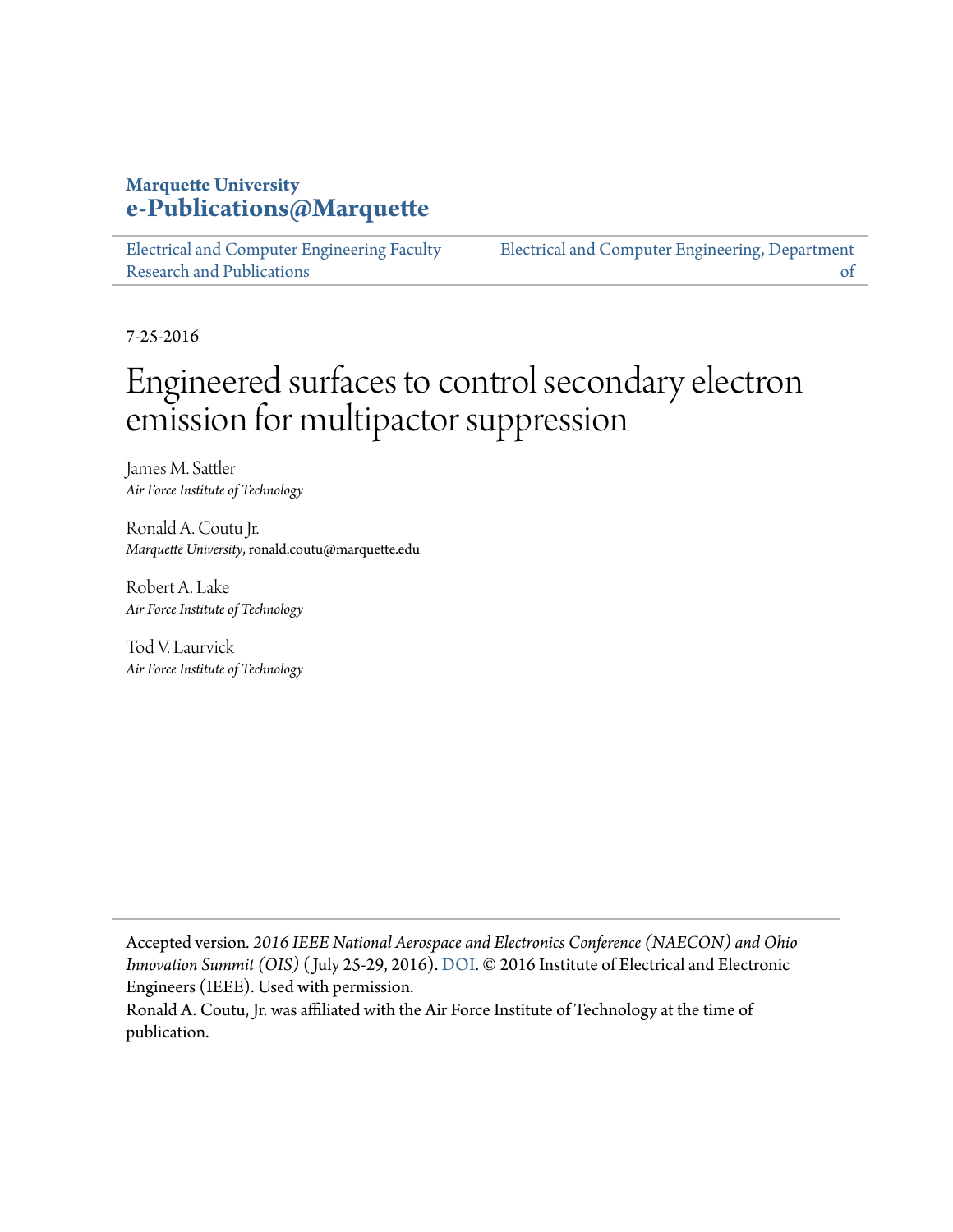#### **Marquette University**

## **e-Publications@Marquette**

## *Electrical and Computer Engineering Faculty Research and Publications/College of Engineering*

*This paper is NOT THE PUBLISHED VERSION;* **but the author's final, peer-reviewed manuscript.**  The published version may be accessed by following the link in the citation below.

*2016 IEEE National Aerospace and Electronics Conference (NAECON) and Ohio Innovation Summit (OIS)*, (July, 2016). **DOI**. This article is © Institute of Electrical and Electronic Engineers (IEEE) and permission has been granted for this version to appear in [e-](http://epublications.marquette.edu/)[Publications@Marquette.](http://epublications.marquette.edu/) Institute of Electrical and Electronic Engineers (IEEE) does not grant permission for this article to be further copied/distributed or hosted elsewhere without the express permission from Institute of Electrical and Electronic Engineers (IEEE).

#### Contents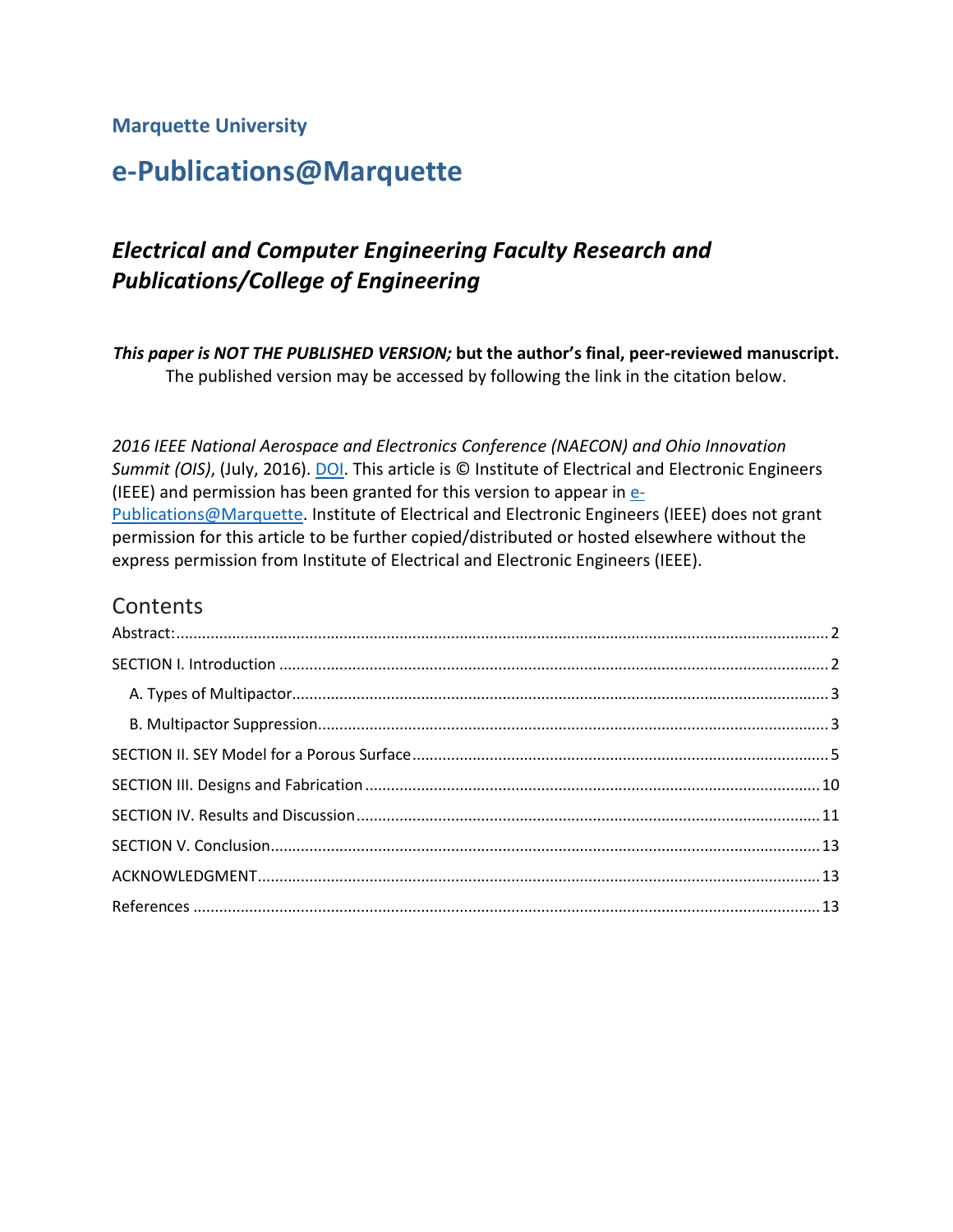# Engineered surfaces to control secondary electron emission for multipactor suppression

## James M. Sattler

Department of Electrical and Computer Engineering, Air Force Institute of Technology, Wright Patterson AFB, OH

## Ronald A. Coutu

Department of Electrical and Computer Engineering, Air Force Institute of Technology, Wright Patterson AFB, OH

#### Robert A. Lake

Department of Electrical and Computer Engineering, Air Force Institute of Technology, Wright Patterson AFB, OH

#### Tod Laurvick

Department of Electrical and Computer Engineering, Air Force Institute of Technology, Wright Patterson AFB, OH

## <span id="page-2-0"></span>Abstract:

A significant problem for space-based systems is multipactor - an avalanche of electrons caused by repeated secondary electron emission (SEE). The consequences of multipactor range from altering the operation of radio frequency (RF) devices to permanent device damage. Existing efforts to suppress multipactor rely heavily on limiting power levels below a multipactor threshold. <sup>1</sup> This research applies surface micromachining techniques to create porous surfaces to control the secondary electron yield (SEY) of a material for multipactor suppression. Surface characteristics of interest include pore aspect ratio and density. A discussion is provided on the advantage of using electroplating (vice etching) to create porous surfaces for studying the relationships between SEY and pore aspect ratio & density (i.e. porosity). Preventing multipactor through SEY reduction will allow power level restrictions to be eased, leading to more powerful and capable space-based systems.

## <span id="page-2-1"></span>SECTION I. Introduction

Multipactor is an explosive increase in the number of free electrons (often referred to as an "electron avalanche") caused by repeated Secondary Electron Emission (SEE) stimulated by an RF signal in a vacuum. It can occur over a wide range of frequencies (MHz to GHz) and presents a host of problems for RF circuits including noise enhancement, cavity detuning, RF power dissipation, and localized heating.<sup>2,3</sup> The latter may lead to melting of components, cracking of RF ceramic windows or vacuum discharge, all of which can render the system inoperable.<sup>2,3</sup> Interest in useful applications for multipactor has existed since multipactor was first discovered in 1934 by P.T. Farnsworth, who attempted to use the phenomenon to amplify signals for television camera tubes. <sup>4</sup> However, the vast majority of multipactor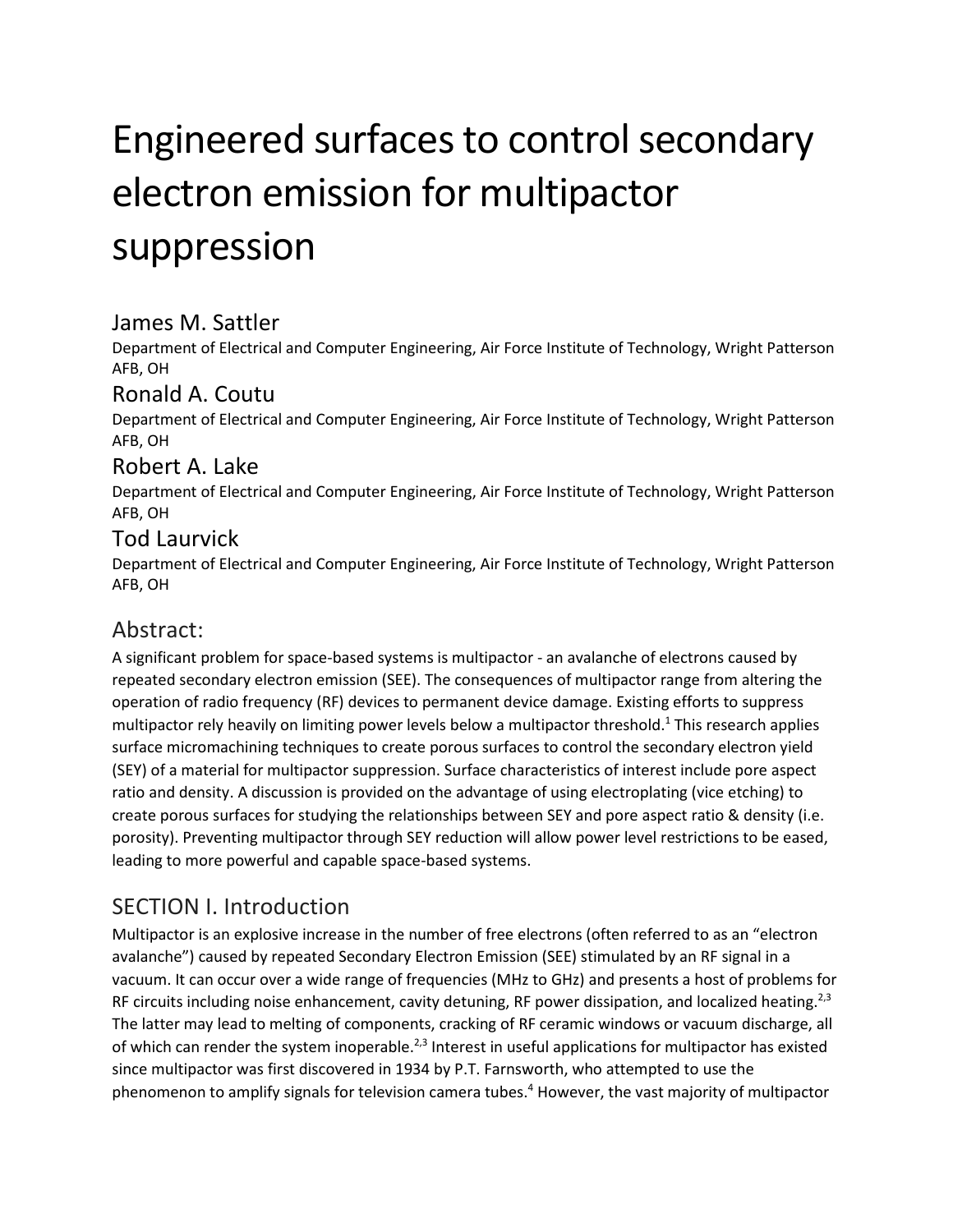research is focused on suppression.<sup>3</sup> The primary scientific and engineering communities concerned with multipactor are those involved with vacuum electronic devices (VEDs), space-based systems, and particle accelerators. 5

#### <span id="page-3-0"></span>A. Types of Multipactor

Multipactors are broadly categorized as one of two types: two-surface (metallic), and single-surface (dielectric). The fundamental difference in these types is the orientation of the RF field. Two-surface multipactor involves an RF electric field oriented perpandiculer to the two metallic surfaces. The RF field accelerates vacuum electrons into the metallic surfaces causing repeated SEE in synchronsim with the RF signal phase (see Fig. 1). By contrast, single-surface multipactor involves an RF electric field oriented parallel to a positively-charged dielectric. The static electric field associated with the dielectric's positive charge accelerates vacuum electrons into the dielectric surface resulting in repeated SEE (see Fig. 2). This research effort is principally focused on suppressing two-surface multipactors, although we believe the results can also be applied to single-surface multipactors. The seed electron can originate from a variety of sources including field emission or photoelectric emission from a sidewall, electrons native to the space environment, or an electron cascade produced by a cosmic ray.<sup>5,6</sup>





1. A seed electron is accelerated by an RF field into a sidewall.

2. The impact causes  $\delta$ secondary electrons to be emitted which accelerate toward the opposite sidewall due to continues creating an the RF field reversal.

**Vacuum Enviro** 3. The impact of the  $\delta$ secondaries causes δ·δ secondaries to be emitted. The process

**Waveguide Sidewall** 

E-Field

 $\delta^2 \cdot e^-$ 

1111

avalanche of electrons. **Fig. 1.** Illustration of the recurring process for a two-surface, first-order multipactor.



**Fig. 2.** Illustration of the recurring process for a single-surface multipactor.

#### <span id="page-3-1"></span>B. Multipactor Suppression

Two primary physical processes govern multipactor: electron transport and population growth. Multipactor suppression sterns from controlling the factors that influence these processes. Fig. 3 illustrates the relationships between a variety of suppression techniques that have been researched and the factors and processes they seek to affect. The majority of multipactor suppression research has focused on geometrical modifications, conditioning, power level restrictions, and surface treatments. Geometrical modifications involve changing the physical layout of the RF component (e.g. electrode seperation or RF window location) to impose unfavorable multipactor conditions. Although geometrical modifications provide the simplest and most effective suppression technique, they are not always possible given the operating requirements of a particular RF circuit. Conditioning involves initiating a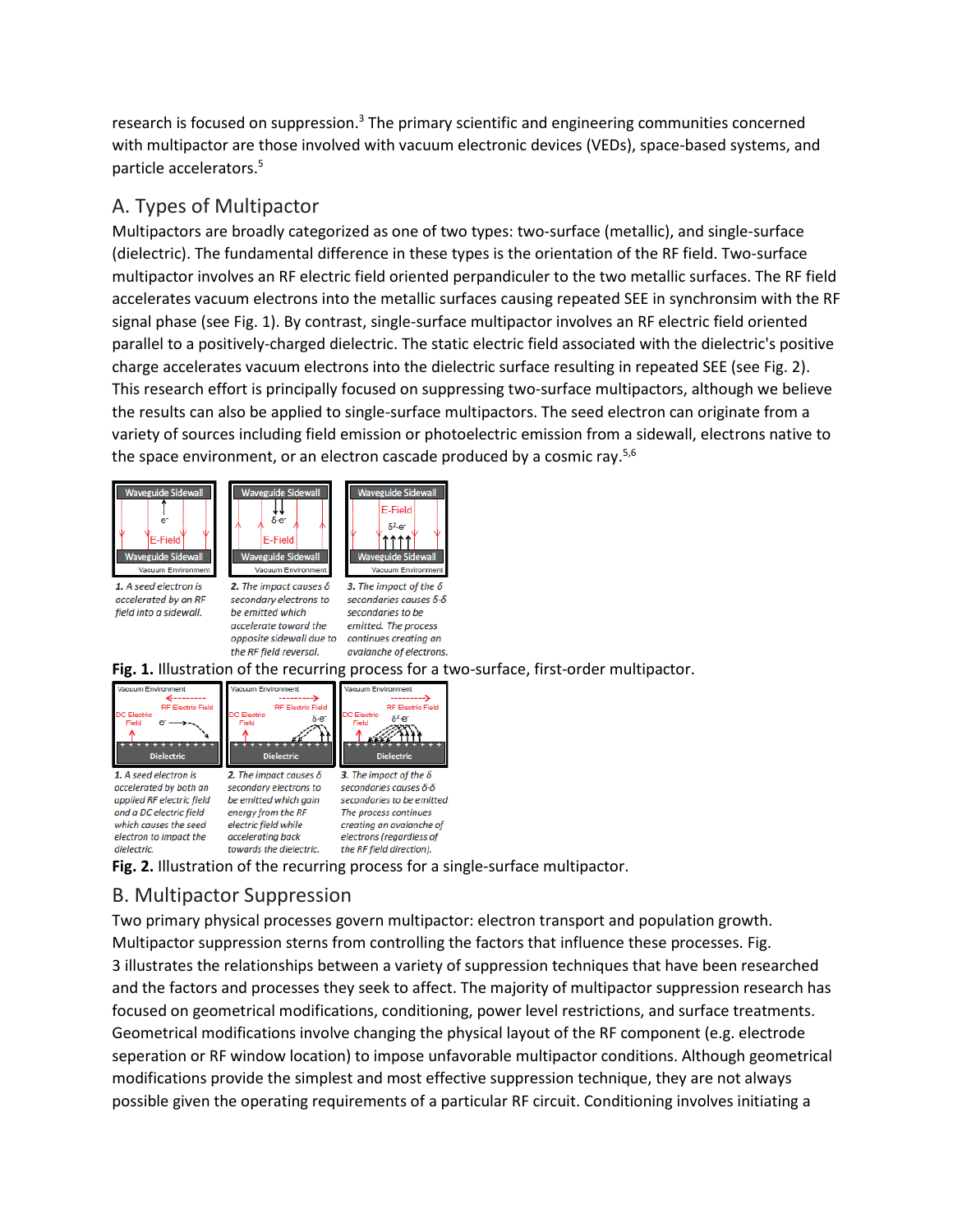multipactor and using the electron avalanche to remove adsorbed gas from the emitting surfaces. As these gases are removed, the Secondary Electron Yield (SEY) of the emitting surfaces is reduced causing the multipactor to quench itself.<sup>2,7</sup> Unfortunately, conditioning is a lengthy process and does not always result in SEY reductions.<sup>2,8</sup> Power level restrictions provide a more systematic approach to multipactor suppression. This method involves limiting the RF power to remain below the multipactor threshold. Although this method has proven effective during the last 20 years, it is very time-intensive owing to the iterative nature of design-and-test. Furthermore, modern multicarrier communication satellites are proving difficult for determining peak power levels, leading to overly conservative designs.<sup>9</sup> Surface treatments involve directly altering the emitting surfaces (i.e. cleaning, coating, or reshaping) to reduce SEY.<sup>7</sup> As shown in Fig. 3, an advantage to using surface treatments is their ability to influence both SEY and emission angle.

Multipactor suppression using engineered surfaces falls under the category of surface treatments. Historically, the vast majority of research into surface treatments has focused on coating the emitting surfaces with low-SEY materials. Unfortunately, surface coatings are plagued by degradation over time [2]. Alternatively, a surface treatment method that reduces SEY by reshaping the surface to recapture emitted electrons would be immune to such degradation. Interestingly, it has long been understood that roughened surfaces have a lower SEY than smooth surfaces of identical material.<sup>10</sup> But only recently has the use of modern surface engineering techniques received attention as a possible method for controlling SEE.<sup>11,12</sup> Fig. 4 illustrates how an engineered surface can control SEE by providing opportunities for secondary electrons to be recaptured. An advantage of this approach is the ability to combine surface treatment techniques such as coating an engineered surface with a low-SEY material.<sup>12</sup> An engineered surface method would also provide relief to overly conservative power level restrictions by reducing SEY on all emitting surfaces within the RF device. However, because this approach is relatively new and unstudied, more research is needed to prove the concept, determine optimum engineered surfaces, and characterize their impact to RF device performance.



**Fig. 3.** Illustration of the relationships between multipactor suppression techniques and the multipactor process they disrupt.



**Fig. 4.** Illustration of how engineered surfaces can control secondary electron emission (SEE): SEE from a smooth surface (left); reduced SEE from an engineered porous surface (right).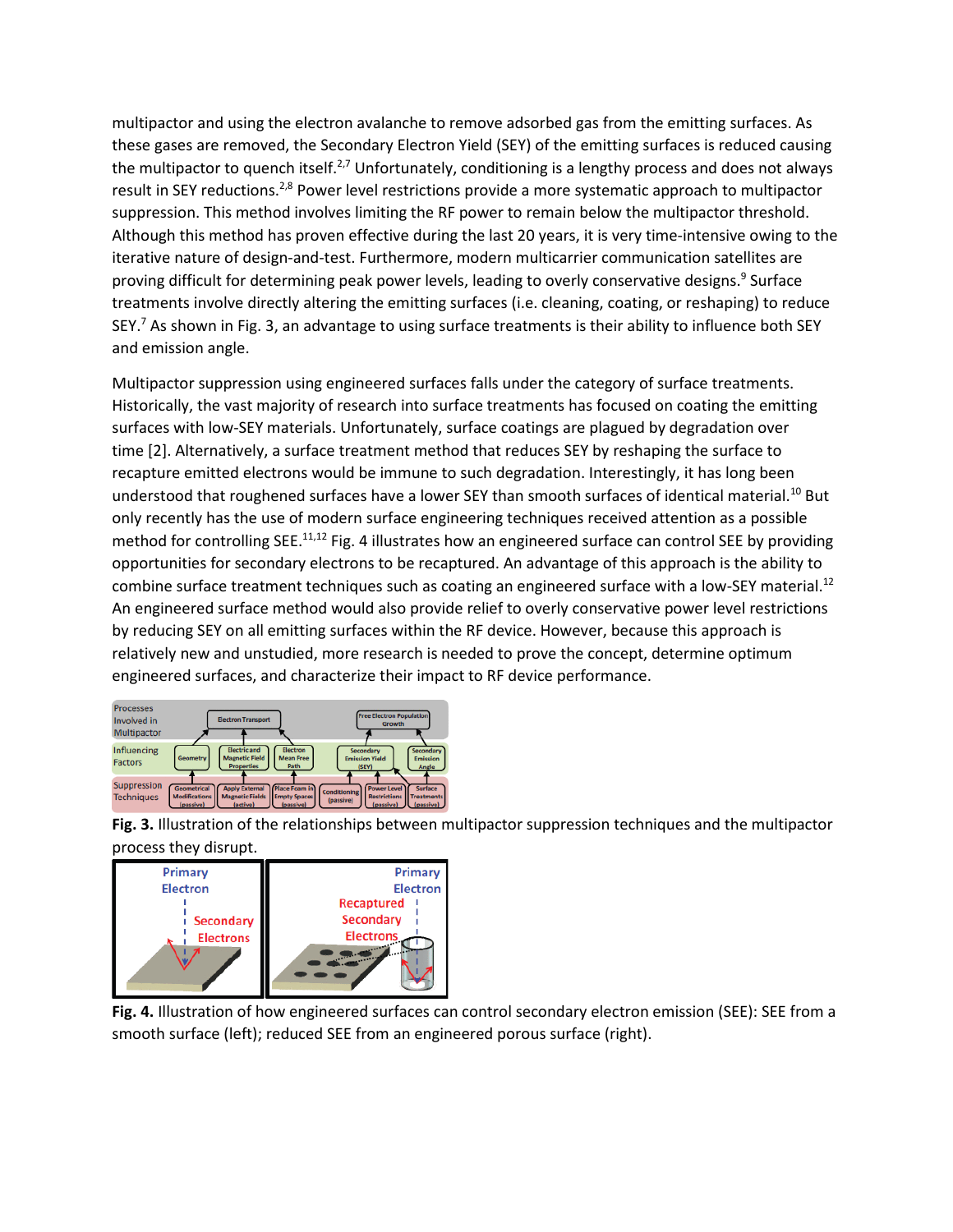#### <span id="page-5-0"></span>SECTION II. SEY Model for a Porous Surface

Essential to determining optimum engineered surface designs for multipactor suppression is the development of an accurate model for predicting the SEY of an engineered surface. A porous surface was chosen because of its simplicity and ease of fabrication. Fig. 5 shows the geometry used to model the SEY of a porous surface which was previously used by Ye *et al*. in 2013. <sup>11</sup> The subsequent derivation closely follows the derivation provided by Ye *et al*. with two notable distinctions. First, we do not make the assumption that all elastic and inelastic backscattered electrons have a probability of escaping a pore that is equal to one. Instead we avoid distinguishing true secondary electrons from backscattered primaries, preferring to model the total SEY (symbolized by σ). Second, we do not assume that the total SEY of the pore bottoms will be equal to the total SEY of the non-pore regions (see Fig. 5). Fig. 6 illustrates why this is a poor assumption by showing a scanning electron microscope (SEM) image of pores fabricated by Ye *et al*. Clearly evident in Fig. 6 is the difference in roughness between the bottom of a pore and the regions between pores. Consequently, we maintain separate variables for those parameters, namely  $\sigma_{\text{pore}-\text{bottom}}$  and  $\sigma_{\text{non-pore}}$ . Returning to Fig. 5, the two primary parameters of significance are the pore density (hereto called "Porosity"), defined as

$$
Porosity = \frac{Surface\ Area\ of\ Pores}{Total\ Surface\ Area}
$$

and the pore aspect ratio, defined as

$$
A_R = \frac{H}{2R}
$$

where  $H$  is the pore height and  $R$  is the pore radius. Assuming all incident electrons impact the surface with normal incidence, the SEY of the entire sample can be determined using a weighted average that combines the SEY of the regions of pores with the SEY of the non-pore regions. Mathematically, this weighted average is

$$
\sigma_{\text{sample}} = (1 - \text{Porosity})(\sigma_{\text{non-pore}}) + \text{Porosity}(\sigma_{\text{pore}}),
$$
\n(3)

where  $\sigma_{\text{pore}}$  is the total yield of electrons exiting the pore. We will treat σnon-pore as a fundamental material parameter that can be measured. However, σpore can be broken down further because it depends on two factors: (1) the SEY of the bottom of the pore and (2) the likelihood that electrons emitted from the bottom of the pore will escape (i.e. will not impact the sidewall). Mathematically, this becomes

$$
\sigma_{\text{pore}} = \sigma_{\text{pore}-\text{bottom}}(P_{\text{escape}}),
$$

(1)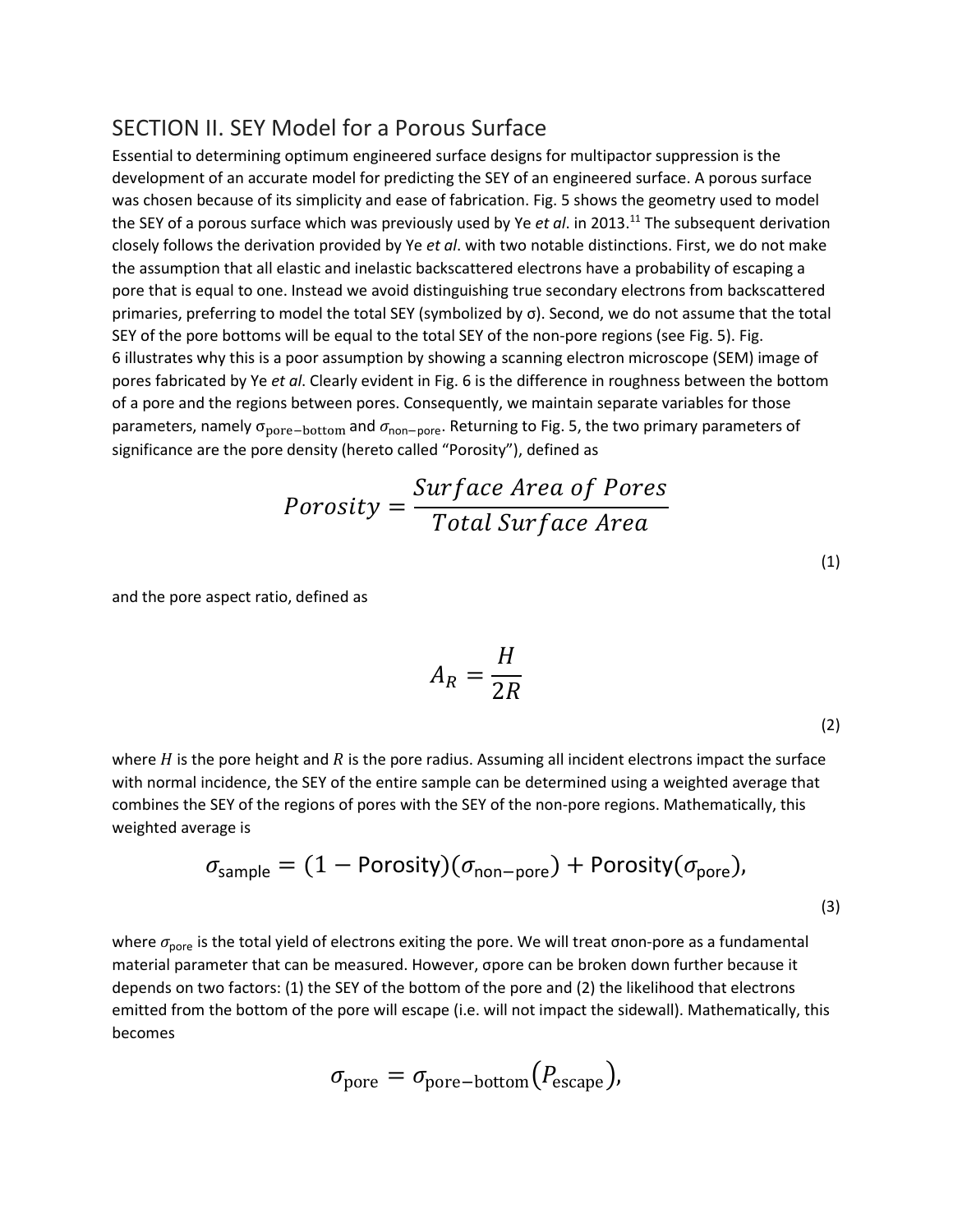where  $P_{\text{escape}}$  is the probability of an emitted or backscattered electron escaping the pore. We now treat  $\sigma_{\text{pore}-\text{bottom}}$  as a fundamental material parameter that can be measured and focus on  $P_{\text{escape}}$  which can be broken down further. The right side of Fig. 5 shows the 2D geometry for a single pore that is useful for determining  $P_{\text{escape}}$ . The variable F is a horizontal position factor that ranges in value from zero (representing an incident electron impact at the left wall edge) to one (representing an incident electron impact at the right wall edge). Applying basic trigonometry to Fig. 5, the maximum emission angles that allow electrons to escape are,

$$
\theta_1 = \tan^{-1}\left(\frac{F(2R)}{H}\right) \text{ and } \theta_2 = \tan^{-1}\left(\frac{2R(1-F)}{H}\right).
$$
\n
$$
\text{Secondary} \left\{\text{Electron} \atop \text{Electron} \atop \text{Electron} \atop \text{of } \text{Electron}}\right\} \tag{5}
$$





pore-bottom

 $\sigma$ non-pore

**Fig. 6.** Scanning electron microscope (SEM) images of micro-scale pores created by ye *et al*. Using a silver etch process. 11

Substituting  $(2)$  into the above equations yields

$$
\theta_1 = \tan^{-1}\left(\frac{F}{A_R}\right)
$$
 and 
$$
\theta_2 = \tan^{-1}\left(\frac{1-F}{A_R}\right).
$$

(6)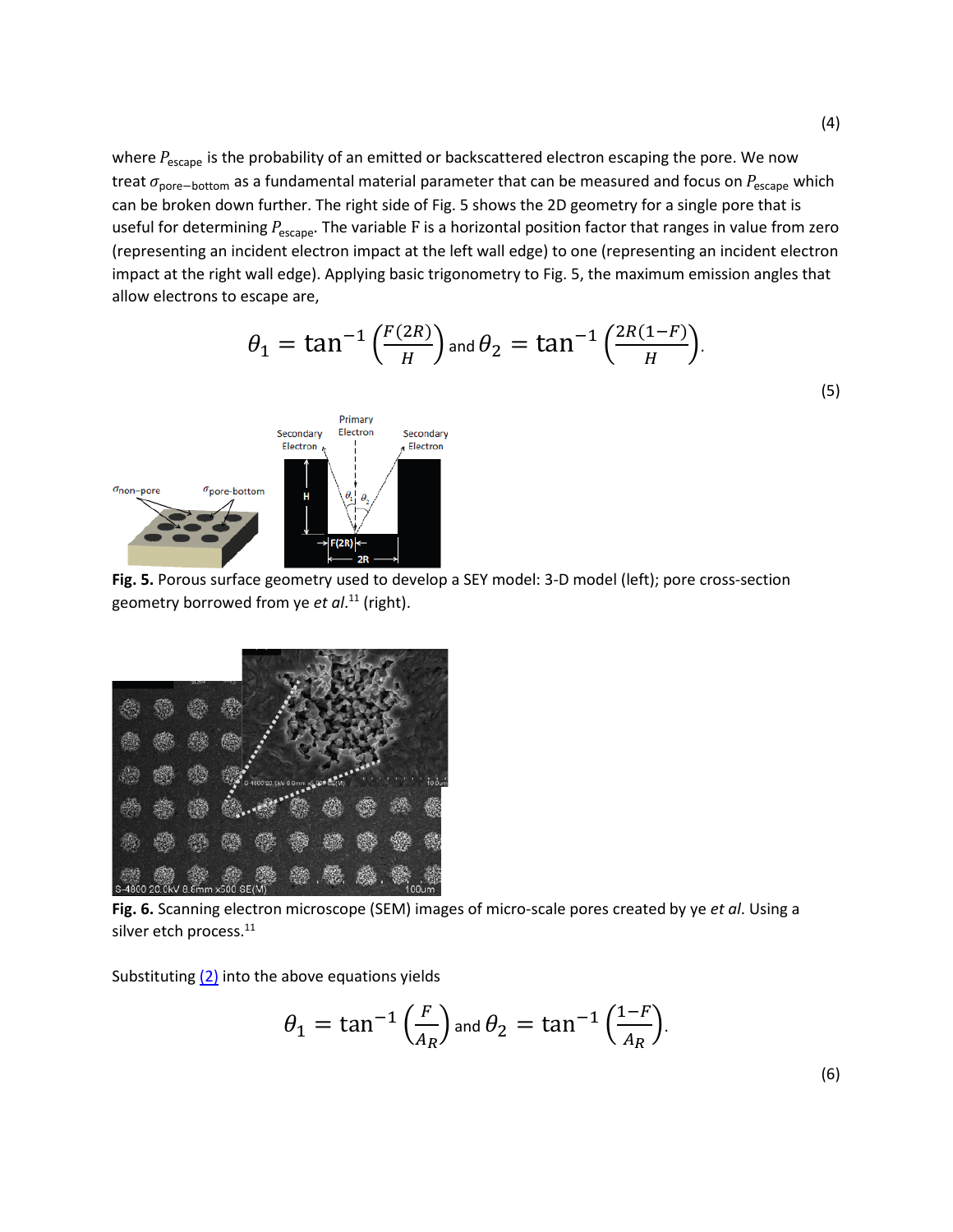A reasonable assumption is now made that electron emission toward the left wall is equally as probable as electron emission toward the right wall. This provides,

$$
P_{escape} = \frac{1}{2} P_{escape\ left} + \frac{1}{2} P_{escape\ right}
$$
\n<sup>(7)</sup>

where  $P_{\text{escape left}}$  is the probability that the emission angle is between 0° (i.e. perfectly backscattered) and  $\theta_1$ , and  $P_{\text{escape right}}$  is the probability that the emission angle is between 0° and  $\theta_2$ . We now apply the well-documented understanding that the angular distribution of secondary electrons closely follows the cosine function. <sup>13</sup> Mathematically, this is

$$
f_{\theta \text{ emission}} = \cos(\theta_{emission})
$$
\n<sup>(8)</sup>

where  $\theta_{\text{emission}}$  is defined relative to the normal (i.e.  $\theta_{\text{emission}} = 0^{\circ}$  represents emission perpendicular to the emitting surface). Applying the definition of a probability density function provides

$$
P(0 < \theta_{emission} < \theta_0) = \int_0^{\theta_0} \cos(\theta_{emission}) d\theta = \sin \theta_0
$$
\n(9)

Applying the above result to  $(7)$  provides,

$$
P_{escape} = \frac{1}{2}\sin\theta_1 + \frac{1}{2}\sin\theta_2
$$
\n<sup>(10)</sup>

Finally, substituting [\(6\)](https://ieeexplore.ieee.org/document/#deqn6) into [\(10\)](https://ieeexplore.ieee.org/document/#deqn10) provides a mathematical expression for the probability of an emitted or backscattered electron escaping the pore.

$$
P_{escape} = \frac{1}{2}\sin[\tan^{-1}\left(\frac{F}{A_R}\right)] + \frac{1}{2}\sin[\tan^{-1}\left(\frac{1-F}{A_R}\right)]
$$
\n(11)

A limitation of  $(11)$  is its dependence on the ideal pore geometry shown in Fig. 5. However, as Porosity  $\rightarrow$  1, the ideal pore geometry breaks down because the pores begin to overlap which removes segments of the pore sidewalls. Fig. 7 shows the maximum valid porosity for two pore layout patterns of interest. Applying [\(1\)](https://ieeexplore.ieee.org/document/#deqn1) to the geometries shown in Fig. 7 provides the following ranges of valid porosity values:  $0 \le$ Porosity ≤ 0.785 for square layouts; 0 ≤ Porosity ≤ 0.907 for close-packed layouts.

Equation  $(3)$ , expanded by substitutions of  $(4)$  and  $(11)$ , provides a useful model for analyzing the roles played by porosity and aspect ratio for controlling SEY. Fig. 8 shows the inverse linear relationship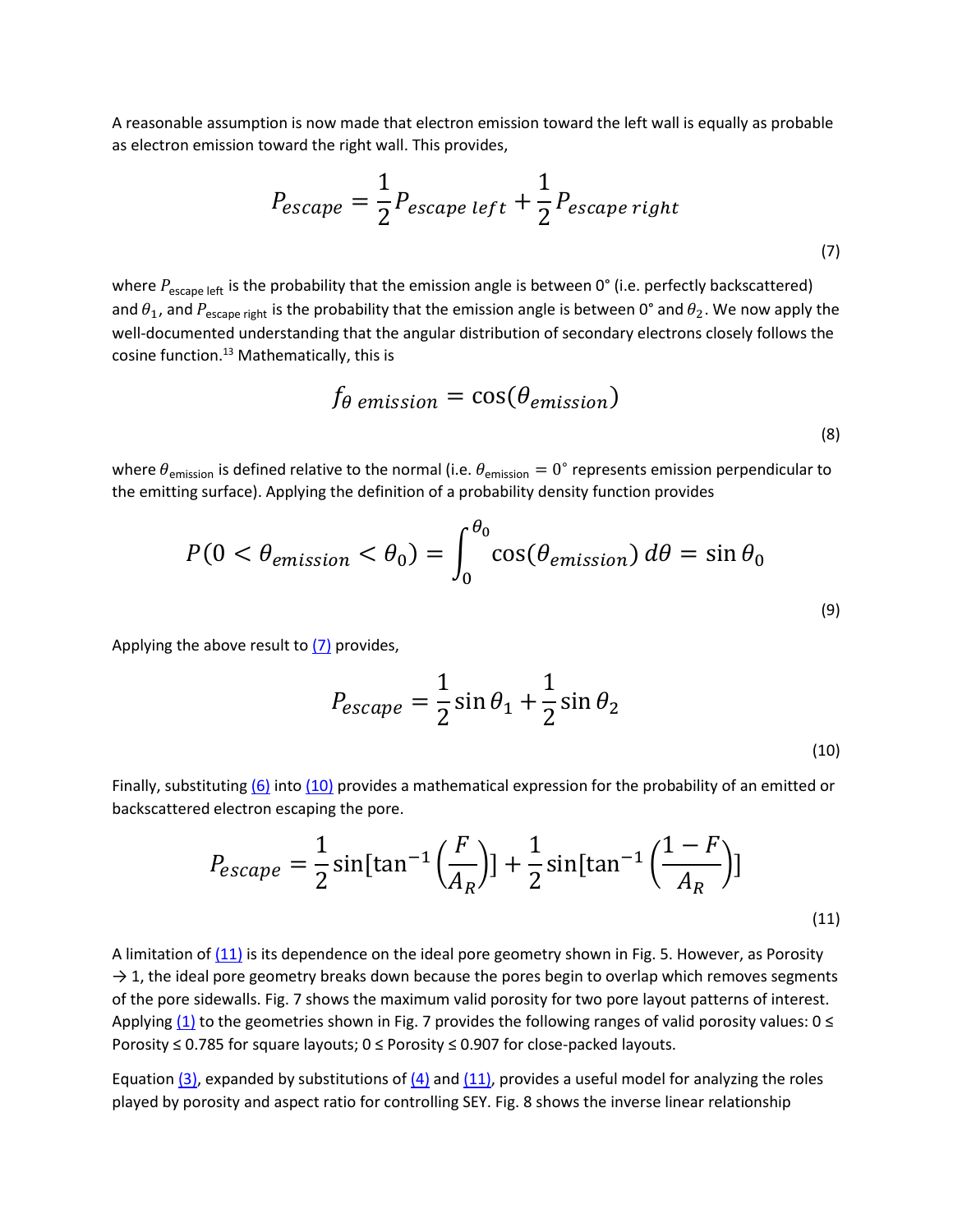between total SEY and porosity for the specific values of  $\sigma_{\text{non-pore}} = 1.4$ ,  $\sigma_{\text{porr}-\text{bottom}} = 1.3$ , and aspect ratio = 0.5. Because symmetry exists for the ideal 2-D pore geometry shown in Fig. 5 (right), the model's results for electrons incident on the left half of the pore mirror the results for electrons incident on the right half of the pore. This is why lines for  $F = 0.667$ , 0.833, and 0.99 are not shown in Fig. 8 – they would simply overlay the curves for  $F = 0.333$ , 0.167, and 0.01. Another noteworthy feature from Fig. 8 is the increasing slope magnitude as  $F$  decreases from 0.5 to 0.01. This is logical because primary electron impacts near a pore sidewall have a greater probability of recapture (i.e. lower  $P_{\text{escape}}$ ) than primary electron impacts near the center of the pore.

The negative slope of the lines in Fig. 8 illustrate the usefulness of maximizing porosity in order to minimize total SEY. Of course this inverse relationship is logical because the premise of this research is based on the idea that adding surface features (i.e. increasing porosity) will reduce SEY. Although the lines shown in Fig. 8 are based on arbitrary values of  $\sigma_{\text{non-pore}}$  and  $\sigma_{\text{pore}-\text{bottom}}$ , further analysis can identify the relationship needed between  $\sigma_{\text{non-pore}}$  and  $\sigma_{\text{pore}-\text{bottom}}$  to maintain negative slopes. Treating porosity as the independent variable,  $(3)$  can be rewritten in slope-intercept form  $(y = mx + b)$  as,

$$
\sigma_{sample} = [\sigma_{pore} - \sigma_{non-pore}] \quad \text{Porosity} + \sigma_{non-pore} \tag{12}
$$

Substituting  $(4)$  into  $(12)$  we can see that the slope is negative when

$$
\sigma_{non-pore} > \sigma_{pore-bottom}(P_{escape})
$$
\n
$$
(12)
$$



**Fig. 7.** Maximum porosity achievable without sidewall overlapping for designs involving (a) Square layout and (b) Close-packed layout.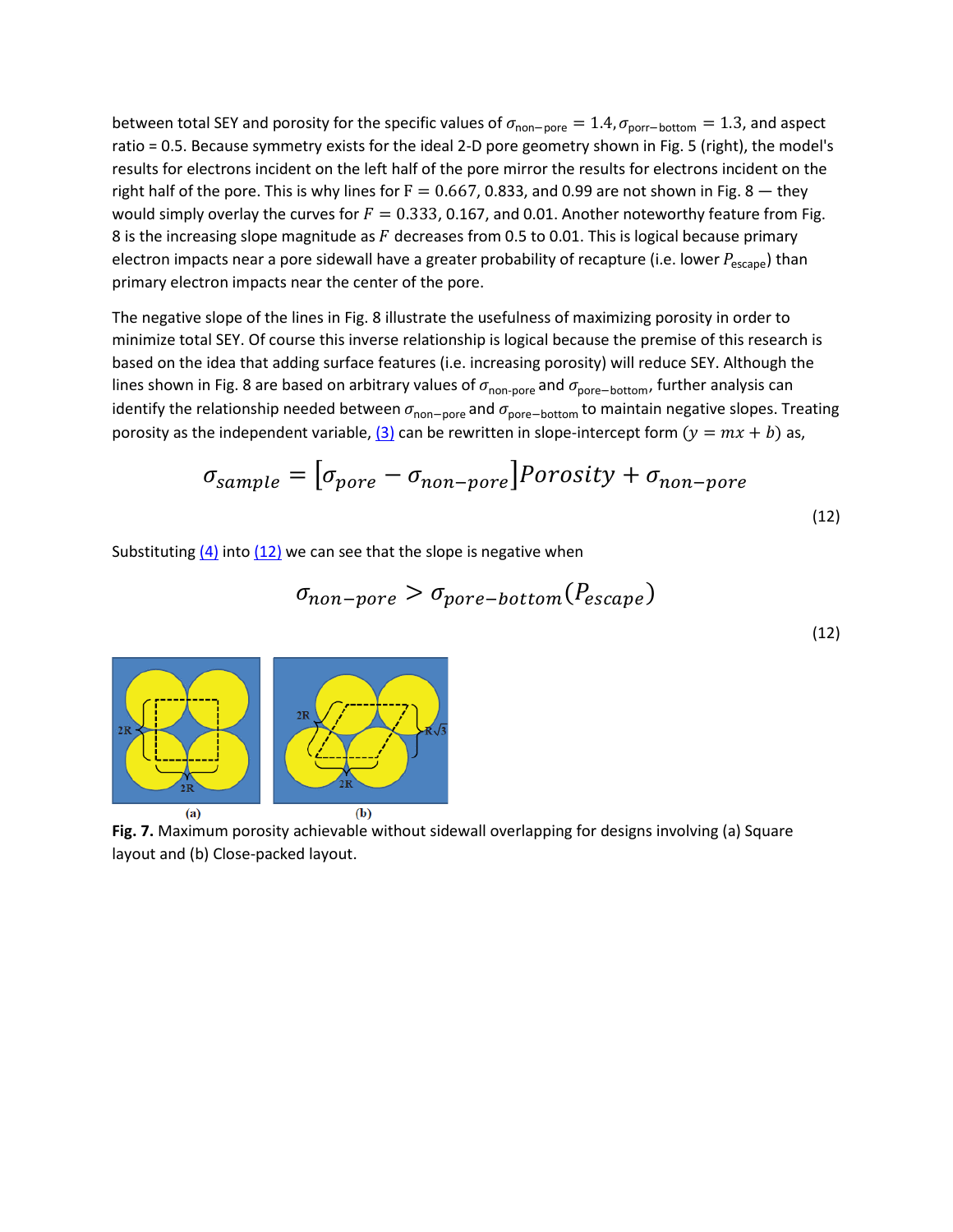

**Fig. 8.** Total secondary electron yield (SEY) dependence on porosity for the proposed model [\(3\)](https://ieeexplore.ieee.org/document/#deqn3) of a close-packed layout with  $\sigma_{\text{non-core}} = 1.4$ ,  $\sigma_{\text{over}-\text{bottom}} = 1.3$ , and Aspect Ratio (A<sub>R</sub>) = 0.5.

Noting that  $P_{\text{escape}}$  is a probability with range  $0 < P_{\text{escape}} < 1$ , it becomes clear that the slope is guaranteed to remain negative as long as  $\sigma_{\text{non-pore}} > \sigma_{\text{pore}-\text{bottom}}$ . To better illustrate this concept, we return to the 3-D illustration in Fig. 5 (left) and assume  $\sigma_{\text{non-pore}} < \sigma_{\text{pore}-\text{bottom}}$ . For such surface, an increase in porosity results in trading low-SEY non-pore surface for higher-SEY pore-bottom surface. With the overarching goal of reducing SEY, one can see which this is an undesirable trade. Thus, maintaining  $\sigma_{\text{non-pore}}$  ≥  $\sigma_{\text{pore}-\text{bottom}}$  becomes an important design consideration for optimizing a porous surface to reduce SEY.

Fig. 9 shows the inverse non-linear relationship between total SEY and aspect ratio for a surface porosity = 0.5 and the same values of F,  $\sigma_{\text{non-pore}}$ , and  $\sigma_{\text{pore}-\text{bottom}}$  previously used in Fig. 8. Evident in Fig. 9 is the trend that increasing aspect ratio decreases total SEY according to a non-linear "diminishing return" behavior. Thus, pursuing higher and higher aspect ratios to reduce SEY is a misguided objective. This conclusion fits nicely with two other design considerations: [\(1\)](https://ieeexplore.ieee.org/document/#deqn1) as aspect ratio increases, fabrication difficulty increases;  $(2)$  increasing the aspect ratio of surface features inside an RF device can negatively affect the device's ability to propagate RF waves.

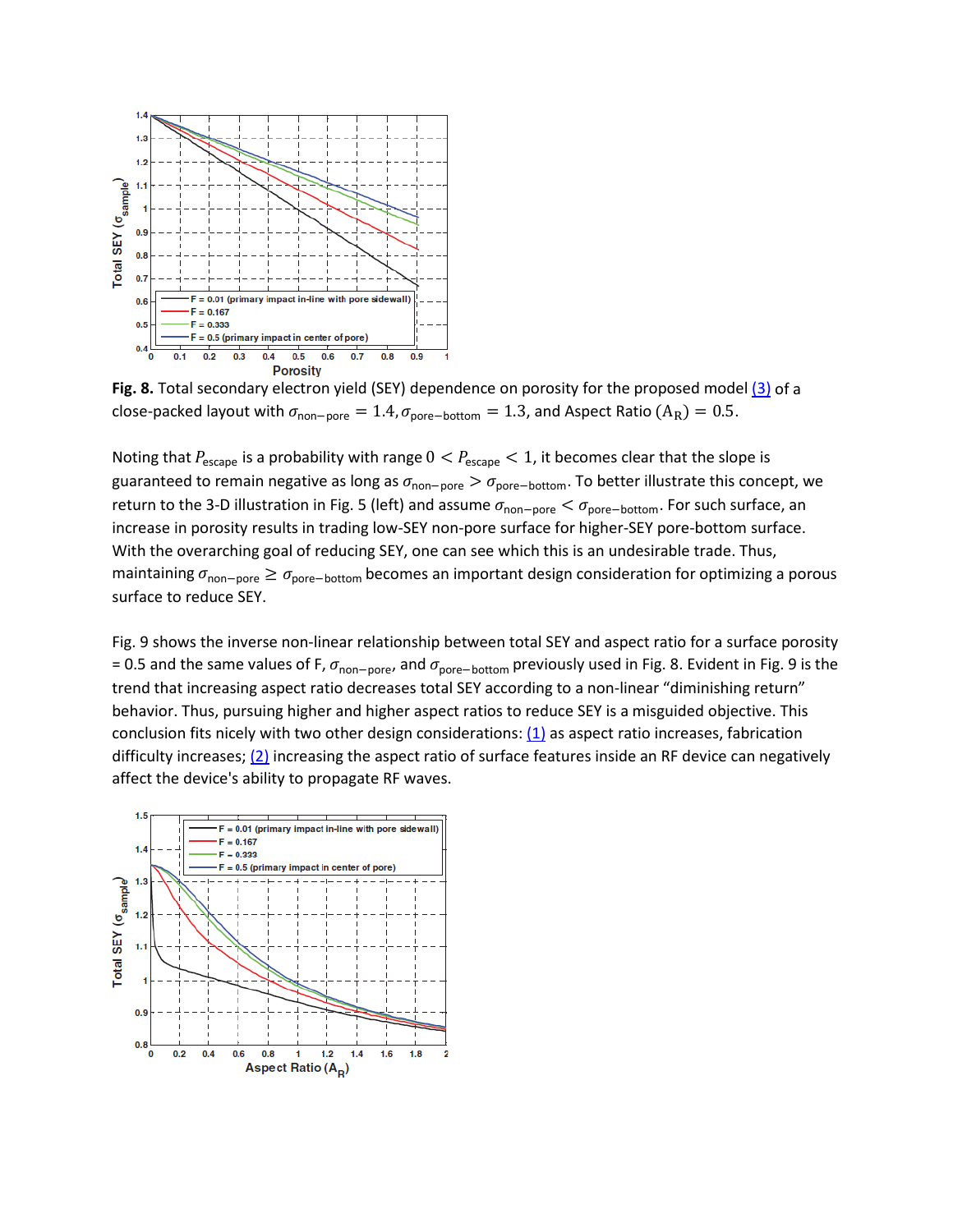**Fig. 9.** Total secondary electron yield (SEY) dependence on aspect ratio for the proposed model  $(3)$  with  $\sigma_{\text{non-pore}} = 1.4$ ,  $\sigma_{\text{oore}-\text{bottom}} = 1.3$ , and porosity = 0.5).

The following list provides a summary of noteworthy porous surface design rules taken from the preceding analysis.

- 1. Restrict porosity to values below the threshold for overlapping pores (i.e. Porosity < 0.785 for square layouts and Porosity < 0.907 for close-packed layouts).
- 2. Maintain  $\sigma_{\text{non-pore}} \ge \sigma_{\text{pore}-\text{bottom}}$  to ensure an increase in porosity causes a decrease in SEY.
- 3. Maximize porosity to minimize SEY.
- 4. Increasing aspect ratio will reduce SEY but the reductions decrease as aspect ratio increases (i.e. there is a "diminishing return").
- 5. A critical parameter for low porosity surfaces is  $\sigma_{\text{non-pore}}$ ; a critical parameter for high porosity surfaces is  $\sigma_{\text{pore}-\text{bottom}}$ .

## <span id="page-10-0"></span>SECTION III. Designs and Fabrication

Fig. 10 shows a matrix of six designs that will be used to experimentally validate the previous SEY model and the aforementioned design rules. The range of sample porosity (0.13 to 0.91) will provide a large contrast for the designed experiment, increasing confidence in the results. As previously mentioned, the range of sample aspect ratio is restricted by fabrication limitations on pore height. For example, achieving an aspect ratio of 0.38 for 16μm diameter pores requires a pore height of 6μm. For pore fabrication, electroplating was chosen as an alternative to the etch-based process used by Ye *et al*.<sup>11</sup> This was done to create smoother pores that more accurately resemble the ideal pore geometry shown in Fig. 5. Such pore accuracy is important for experimentally validating the proposed model. Fig. 11 shows the process for fabricating micro-scale porous surfaces using photolithography and electroplating. A 3 inch silicon wafer with a 500 nm silicon nitride isolation layer was used as a substrate for this fabrication process. The most important features in this process are the pillars of photoresist that act as a mold, around which the metal is electroplated. The primary requirement is a patterned photoresist that is taller than the pore height. Although there is interest in studying a variety of materials used in RF devices (silver, copper, nickel, stainless steel), gold was selected for this initial study because it has well-documented SEY curves, was readily available for electroplating, and has been shown by Nistor *et al*. to be a good candidate for multipactor suppression treatments. 12

#### **Close-Packed Layouts**

**Square Layouts** 



**Fig. 10.** Designs for studying the influence porosity and aspect ratio have on secondary electron yield at micrometer scales; the pore diameters are 40μm (top row) and 16μm (bottom row).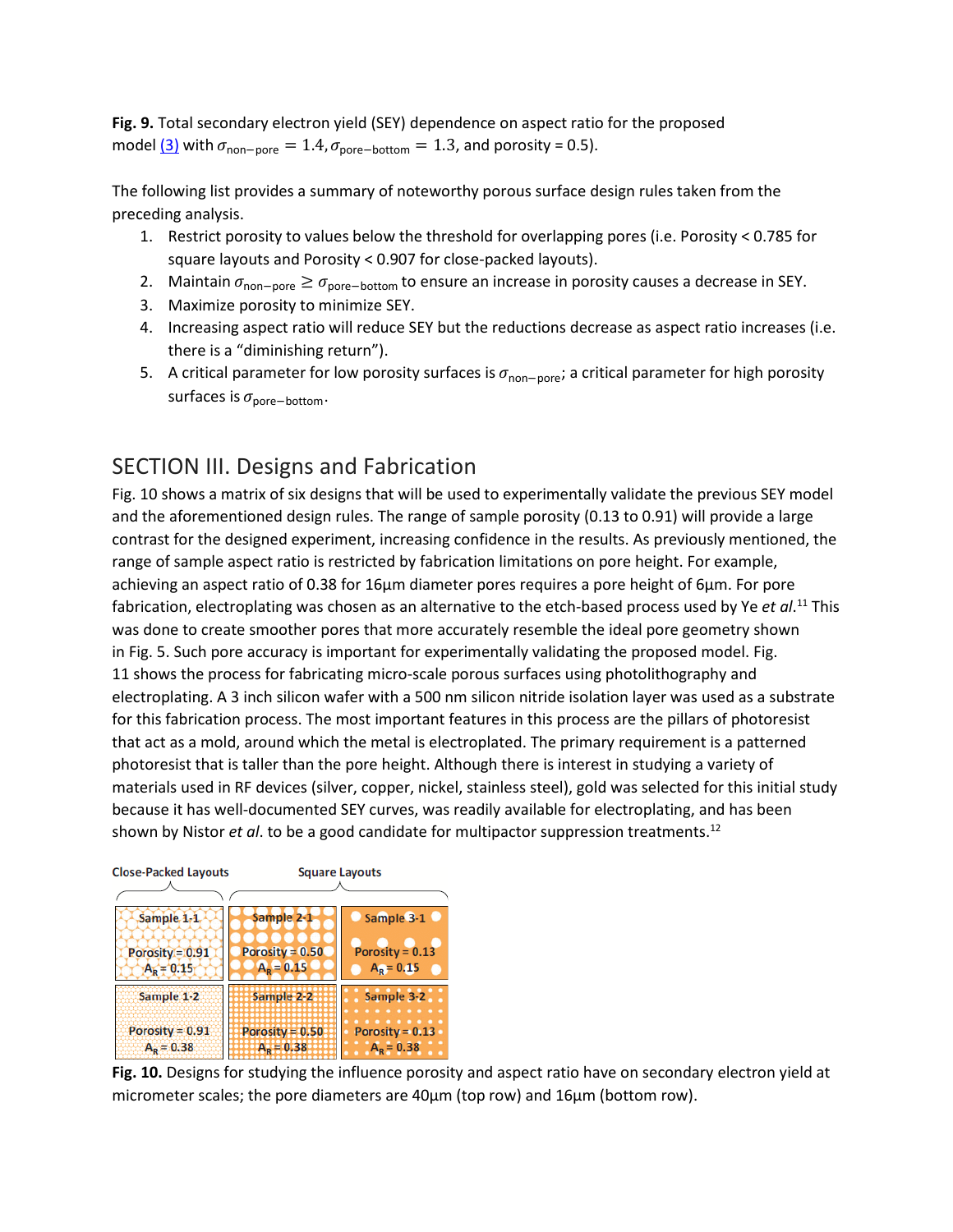

<span id="page-11-0"></span>

## SECTION IV. Results and Discussion

Fabrication of the gold micro-scale porous surfaces was largely successful. Sample characterization was performed with a profilometer and Scanning Electron Microscope (SEM). The average pore height was measured to be 5.6µm. Fig. 12 shows SEM images of Sample 3–2 and illustrates the excellent pattern uniformity and pore yield obtained through electroplating. The benefit of electroplating is clearly visible by the smooth sidewalls and bottoms of the pores which stand in stark contrast to the pores shown in Fig. 6. The primary fabrication challenge was maintaining the pore diameter specified in the designs. The pores in Fig. 12 were designed to have  $16\mu m$  diameters. The shrinkage is caused by processing of the patterned photoresist pillars  $-$  specifically, the use of an  $0<sub>2</sub>$  plasma to clean the wafer prior to electroplating. This shrinkage is somewhat unavoidable but will be accounted for in future designfabrication cycles.

There was some concern that residual photoresist or other materials used during the fabrication process might be present at the bottoms of the pores. Such material would pose a significant problem during follow-on SEY measurements as it could skew the SEY results and invalidate the measurements. Consequently, an energy dispersive X-ray spectroscopy (EDS) system associated with the SEM was used to characterize the physical elements present in Sample 3–1. Various surface locations were analyzed including near the center of a pore, the pore sidewalls, and in the non-pore regions. Results for all EDS measurements were identical and indicated that gold was the only element present.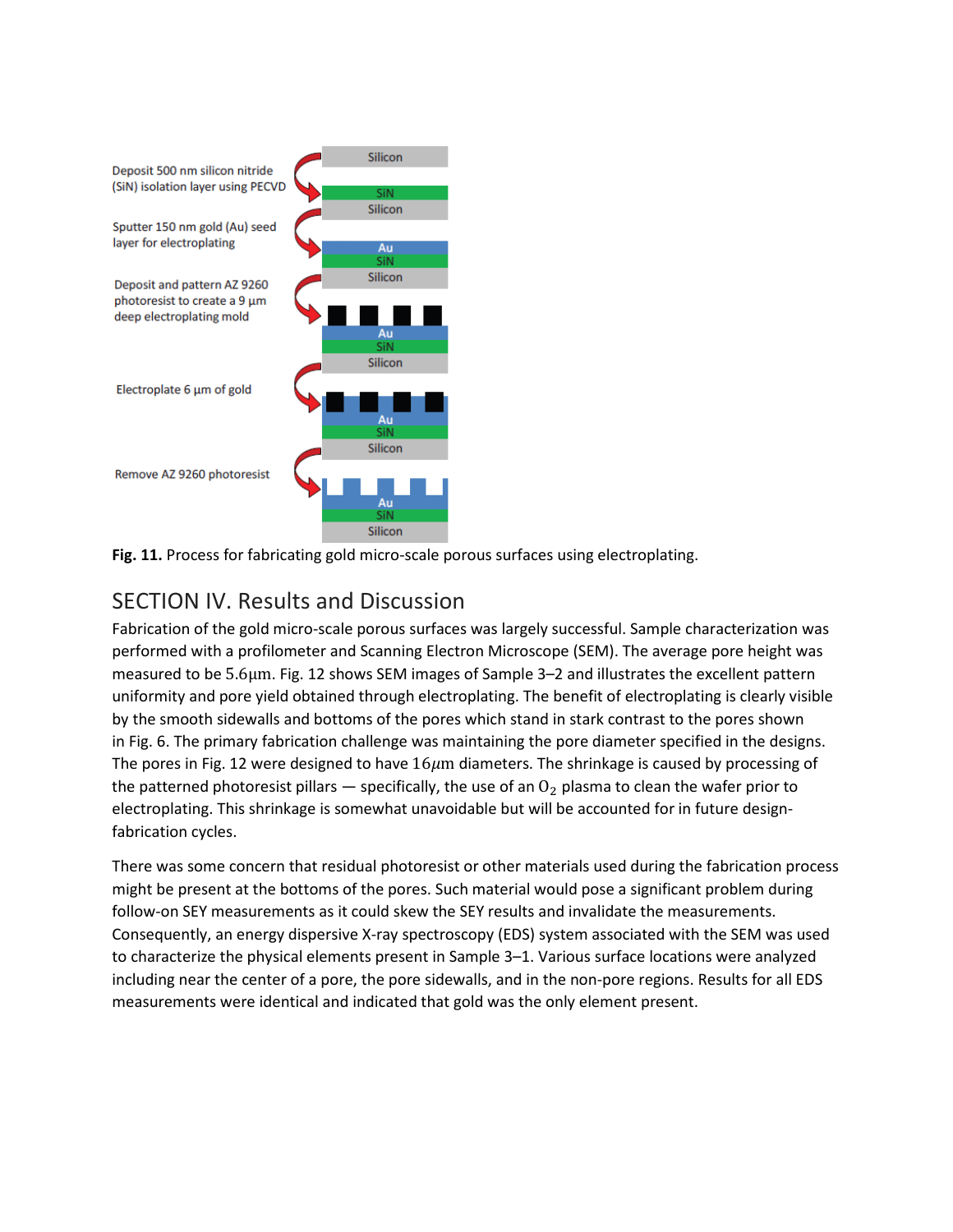

**Fig. 12.** Scanning electron microscope (SEM) images of pores created in this effort using a gold electroplating process.

An additional fabrication challenge was uncovered during characterization of the close-packed designs. Fig. 13 shows SEM images of Sample 1–2 that indicates both pore shrinkage and deformation. The combination of pore shrinkage due to the oxygen plasma clean and minute pattern deformations created during fabrication of the photolithography mask resulted in quasi-cylindrical pores for the closepacked layouts. Because square layouts showed significantly better results, future design-fabrication cycles will avoid close-packed layouts to ensure the ideal pore geometry is maintained. Table I provides a summary of the changes that occurred to each design. A logical conclusion that can be drawn from the results shown in Table I is that samples with smaller pore sizes will experience greater amounts of pore shrinkage than samples with larger pore sizes. This trend is important to recognize during subsequent design-fabrication cycles.



**Fig. 13.** Scanning electron microscope (SEM) images of sample 1–2 showing quasi-cylindrical closepacked pores.

**Table I.** Effects of fabrication on pore design parameters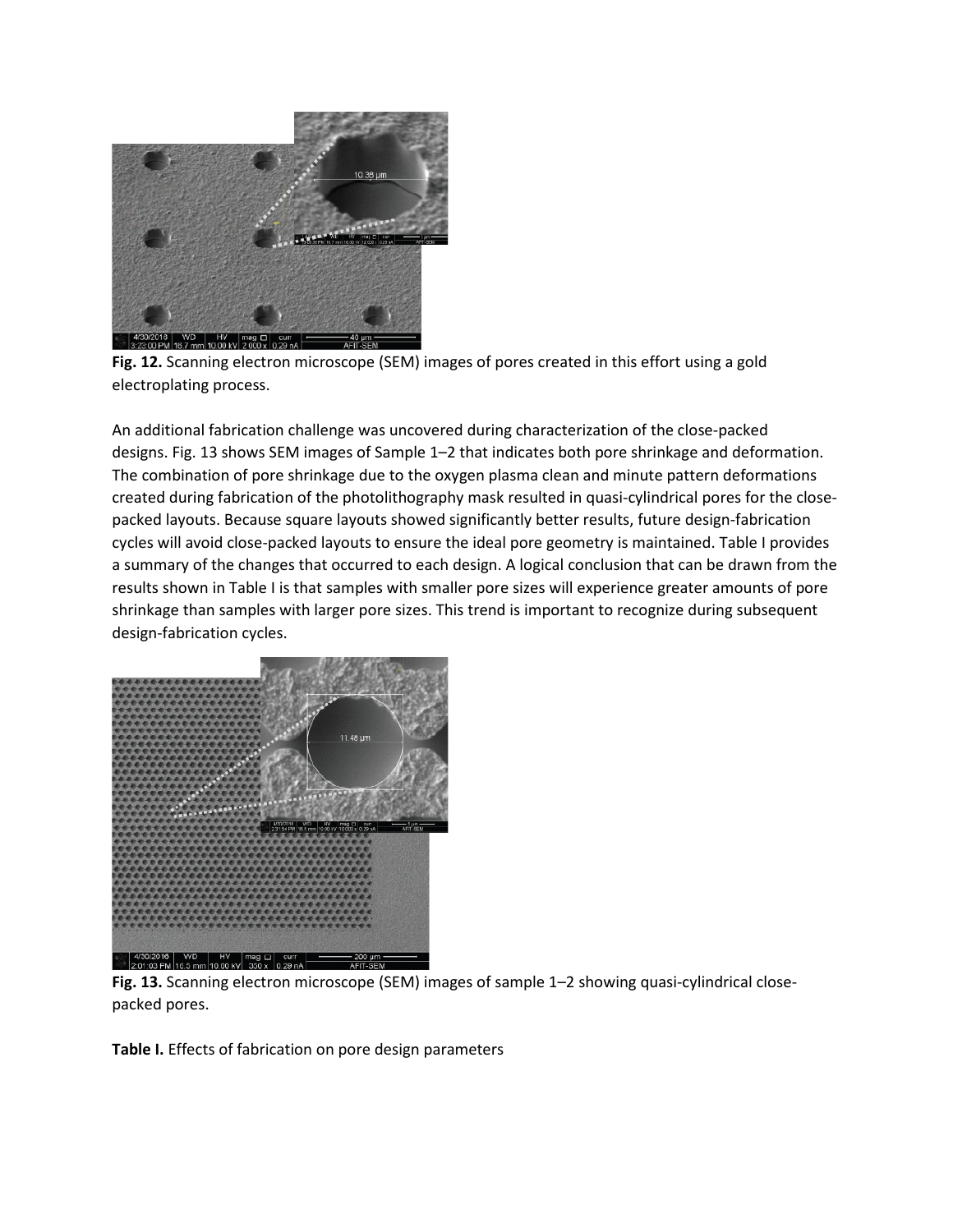| <b>Sample</b> | <b>Designed</b><br><b>Pore Diameter</b>               | <b>Fabricated</b><br><b>Pore Diameter</b> | <b>Designed</b><br><b>Porosity</b> | Fabricated<br><b>Porosity</b> | <b>Designed</b><br><b>Aspect Ratio</b> | <b>Fabricated</b><br><b>Aspect Ratio</b> |  |  |
|---------------|-------------------------------------------------------|-------------------------------------------|------------------------------------|-------------------------------|----------------------------------------|------------------------------------------|--|--|
| $1 - 1$       | $40 \mu m$                                            | $37.2 \,\mathrm{\mu m}$ (-7%)             | 0.91                               | $0.75(-18%)$                  | 0.15                                   | $0.15(-1%)$                              |  |  |
| $1 - 2$       | $16 \text{ µm}$                                       | 11.5 um (-28%)                            | 0.91                               | $0.44(-52%)$                  | 0.38                                   | $0.48 (+25%)$                            |  |  |
| $2 - 1$       | 40 um                                                 | 34.8 um (-13%)                            | 0.50                               | $0.36(-28%)$                  | 0.15                                   | $0.16 (+5%)$                             |  |  |
| $2 - 2$       | Patterned Gold Lifted Off Wafer During Electroplating |                                           |                                    |                               |                                        |                                          |  |  |
| $3 - 1$       | 40 um                                                 | 34.0 um (-15%)                            | 0.13                               | $0.09(-31%)$                  | 0.15                                   | $0.16 (+8%)$                             |  |  |
| $3-2$         | $16 \mu m$                                            | 10.4 um (-35%)                            | 0.13                               | $0.05(-62%)$                  | 0.38                                   | $0.53(+39%)$                             |  |  |

## <span id="page-13-0"></span>SECTION V. Conclusion

This effort provided a unique surface micromachining process for fabricating porous surfaces to control the SEY of a material for multipactor suppression. A mathematical analysis of an SEY model for porous surfaces was provided and led to key design rules for fabricating porous surfaces to control SEY. Porous surface designs were presented and accompanied by a fabrication process. Fabrication results were discussed and showed advantages for square layouts over close-packed layouts. The next step is to perform SEY measurements of the fabricated samples. Results will be used to validate the proposed mathematical model relating key features of the SEY curve (e.g.  $\delta_{\text{max}}$ ) to aspect ratio and porosity. Future work will also consist of fabrication process refinement to more precisely control pore size and shape. An additional follow-on study will seek to understand how micron-sized pores compare to nanometer-sized pores for SEY control. Such a study will likely require more innovative patterning techniques such as nanosphere lithography, electron-beam lithography, or the use of a focused ion beam, in order to create pores on the nanometer scale.

## <span id="page-13-1"></span>ACKNOWLEDGMENT

The authors thank the device fabrication support provided by Dr. Robert Fitch, Jason Hickey, Rich Johnson, and Adam Fritzsche.

## <span id="page-13-2"></span>References

- **1.** Space engineering: Multipaction design and test, Noordwijk, 2013.
- **2.** R. A. Kishek, Y. Y. Lau, L. K. Ang, A. Valfells, R. M. Gilgenbach, "Multipactor discharge on metals and dielectrics: Historical review and recent theories", *Phys. Plasmas*, vol. 5, no. 5, pp. 2120-2126, 1998.
- **3.** J. R. M. Vaughan, "Multipactor", *Electron Devices IEEE Trans.*, vol. 35, no. 7, pp. 1172-1180, 1988.
- **4.** P. T. Farnsworth, "Television by electron image scanning", *J. Franklin Inst.*, vol. 218, no. 4, pp. 411- 444, 1934.
- **5.** E. Sorolla, M. Mattes, "Multipactor saturation in parallel-plate waveguides", *Phys. Plasmas*, vol. 19, no. 7, pp. 072304, 2012.
- **6.** S. Anza, C. Vicente, J. Gil, M. Mattes, D. Wolk, U. Wochner, V. E. Boria, B. Gimeno, D. Raboso, "Prediction of multipactor breakdown for multicarrier applications: The quasi-stationary method", *IEEE Trans. Microw. Theory Tech.*, vol. 60, no. 7, pp. 2093-2105, 2012.
- **7.** A. J. Hatch, "Suppression of Multipacting in Particle Accelerators", *Nucl. Instruments Methods*, vol. 41, pp. 261-271, 1966.
- **8.** F. Le Pimpec, R. E. Kirby, F. King, M. Pivi, "Electron conditioning of technical aluminium surfaces: Effect on the secondary electron yield", *J. Vac. Sci. Technol. A Vacuum Surfaces Film.*, vol. 23, no. 6, pp. 1610, 2005.